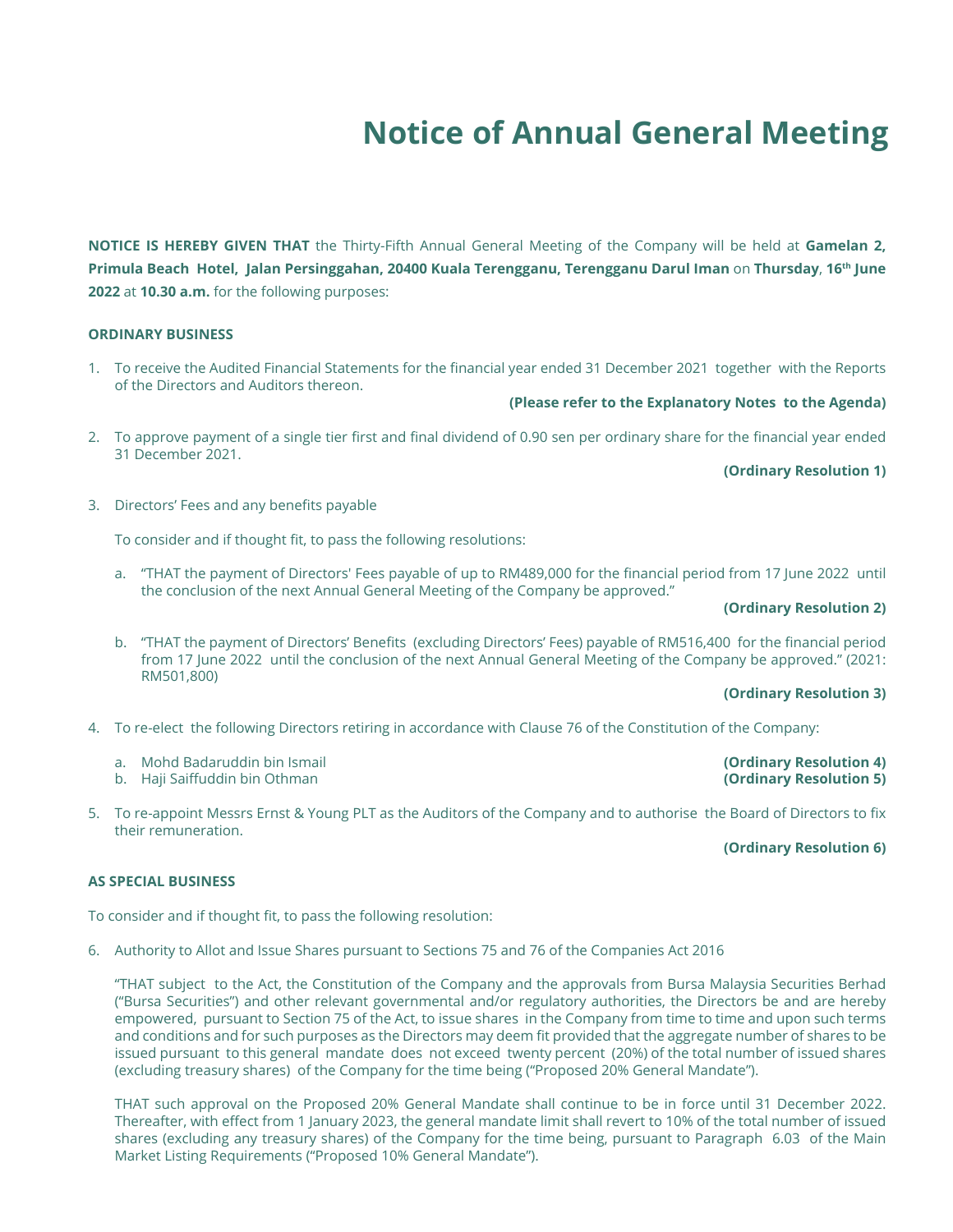Notice of Annual General Meeting (Continued)

THAT such approval on the Proposed 10% General Mandate shall continue to be in force until:

- a. the conclusion of the next Annual General Meeting of the Company held after the approval was given;
- b. the expiration of the period within which the next Annual General Meeting of the Company is required to be held after the approval was given; or
- c. revoked or varied by resolution passed by the shareholders of the Company in a general meeting,

whichever is the earlier.

(The Proposed 20% General Mandate and Proposed 10% General Mandate shall hereinafter be referred to as the "Proposed General Mandate".)

THAT the Directors of the Company be and are hereby empowered to obtain the approval from Bursa Securities for the listing of and quotation for such New Shares on the Main Market of Bursa Securities.

THAT the Directors of the Company be and are hereby authorised to give effect to the Proposed General Mandate with full powers to assent to any conditions, modifications, variations and/or amendments as they may deem fit in the best interest of the Company and/or as may be imposed by the relevant authorities.

AND FURTHER THAT the Directors of the Company be and are hereby authorised to implement, finalise, complete, take all necessary steps and to do all acts (including execute such documents as may be required), deeds and things in relation to the Proposed General Mandate."

#### **(Ordinary Resolution 7) (Please refer to the Explanatory Notes to the Agenda)**

7. To transact any other business of which due notice shall have been given.

# **NOTICE OF DIVIDEND ENTITLEMENT AND PAYMENT**

NOTICE IS HEREBY GIVEN THAT subject to the approval of the shareholders at the Thirty-Fifth Annual General Meeting of the Company, a single tier first and final dividend of 0.90 sen per ordinary share in respect of the financial year ended 31 December 2021 will be paid to the shareholders on 15 July 2022. The entitlement date for the said dividend shall be on 1 July 2022.

A depositor shall qualify for entitlement to the dividend only in respect of:

- a. Shares transferred to the depositor's securities account before 4.30 p.m. on 1 July 2022 in respect of transfers.
- b. Shares bought on Bursa Malaysia Securities Berhad on a cum entitlement basis according to the rules of Bursa Malaysia Securities Berhad.

By Order of the Board

**Suraya binti Mohd Hairon (LS 0007314)** SSM Practicing Certificate No.: 202008000100 Company Secretary Kuala Terengganu 28 April 2022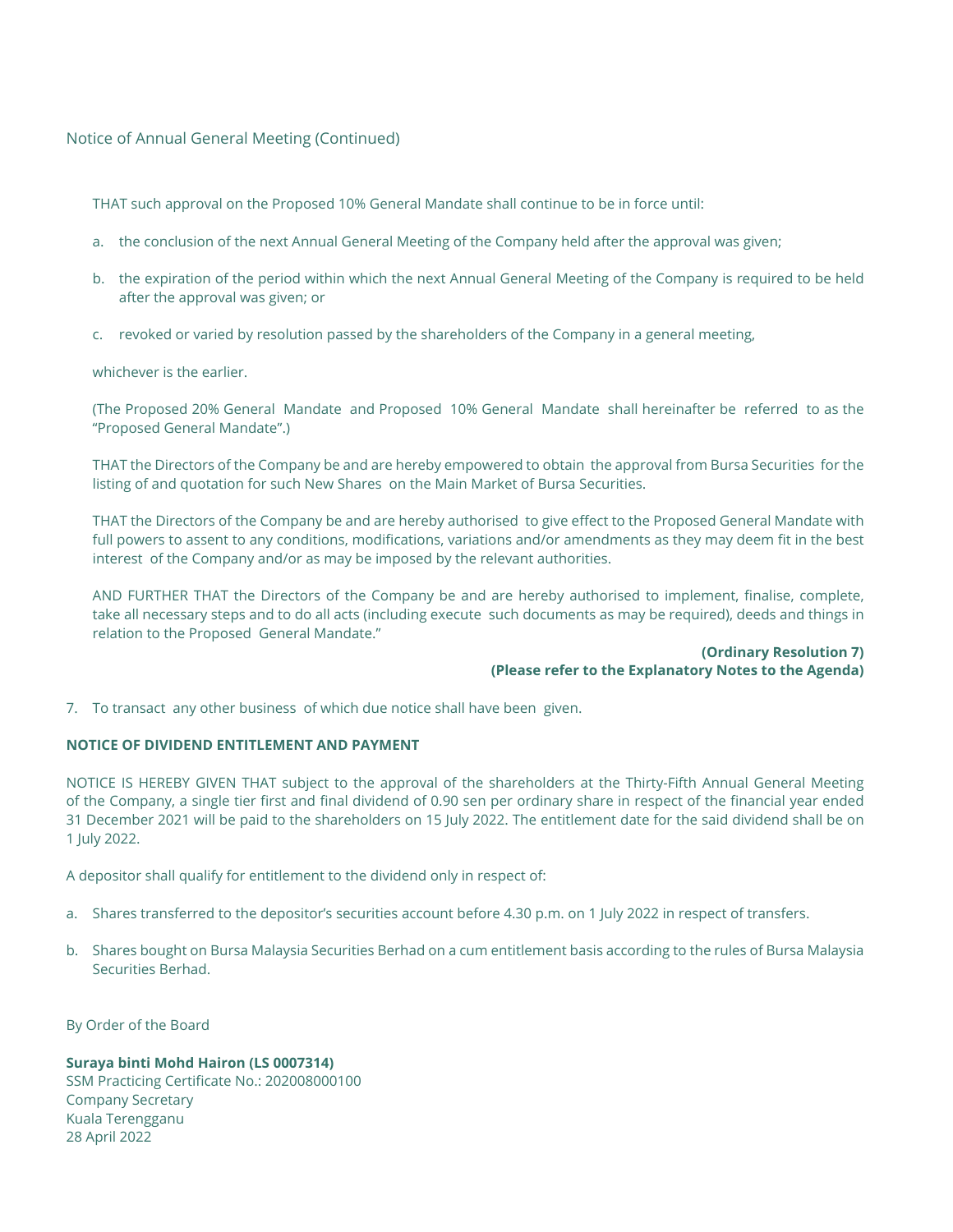### **Notes:**

- 1. For the purpose of determining a member who shall be entitled to attend and vote at the meeting, the Company shall be requesting Bursa Malaysia Depository Sdn Bhd to make available to the Company a Record of Depositors as at 9 June 2022 and only a depositor whose name appears on the Record of Depositors shall be entitled to attend the meeting or appoint proxy(ies) to attend and vote on his/her behalf.
- 2. Members/proxies/corporate representatives who wish to attend the meeting in person ARE REQUIRED TO PRE-REGISTER with the Company's Share Registrar, Tricor Investor & Issuing House Services Sdn Bhd ("Tricor"), via the TIIH Online website at https://tiih.online no later than Tuesday, 14 June 2022 at 10.30 a.m. Please follow the Pre-Register Procedures in the Administrative Guide for the AGM.
- 3. A member of the Company who is entitled to attend and vote at this meeting is entitled to appoint not more than two (2) proxies to attend and vote on his/her behalf.
- 4. Where a member is an authorised nominee as defined under the Securities Industry (Central Depositories) Act, 1991 ("SICDA"), it may appoint one (1) proxy in respect of each securities account it holds with ordinary shares of the Company standing to the credit of the said securities account.
- 5. Where a member is an exempt authorised nominee which holds ordinary shares in the Company for multiple beneficial owners in one (1) securities account ("omnibus account"), there is no limit to the number of proxies which the exempt authorised nominee may appoint in respect of each omnibus account it holds. An exempt authorised nominee refers to an authorised nominee defined under SICDA which is exempted from compliance with the provisions of subsection 25A(1) of SICDA.
- 6. Where a member, an authorised nominee or an exempt authorized nominee appoints more than one (1) proxy, the proportion of shareholdings to be represented by each proxy must be specified in the instrument appointing the proxies, otherwise the appointment shall not be valid.
- 7. A proxy may but need not be a member of the Company. A proxy appointed to attend and vote shall have the same rights as the member to move any resolution or amendment thereto and to speak at the meeting.
- 8. The appointment of a proxy may be made in the following manner and must be received by the Company at least forty-eight (48) hours before the time appointed for holding the meeting or any adjournment thereof:
	- i. In hard copy form

In the case of an appointment made in hard copy form, the proxy form must be deposited at the registered office of the Company situated at 66-2 Taman Sri Intan, Jalan Sultan Omar, 20300 Kuala Terengganu, Terengganu Darul Iman or Share Registrar's office, Tricor Investor & Issuing House Services Sdn Bhd, at Unit 32- 01, Level 32, Tower A, Vertical Business Suite, Avenue 3, Bangsar South, No. 8, Jalan Kerinchi, 59200 Kuala Lumpur or alternatively, the Customer Services Centre at Unit G-3, Ground Floor, Vertical Podium, Avenue 3, Bangsar South, No. 8, Jalan Kerinchi, 59200 Kuala Lumpur.

#### ii. By electronic means via facsimile

In the case of an appointment made by facsimile transmission, the proxy form must be received via facsimile at +609-631 0617.

#### iii. By electronic means via email

In the case of an appointment made via email transmission, the proxy form must be received via email at suraya@gpb.com.my.

For options (ii) and (iii), the Company may request any member to deposit original executed proxy form to its registered office before or on the day of meeting for verification purpose.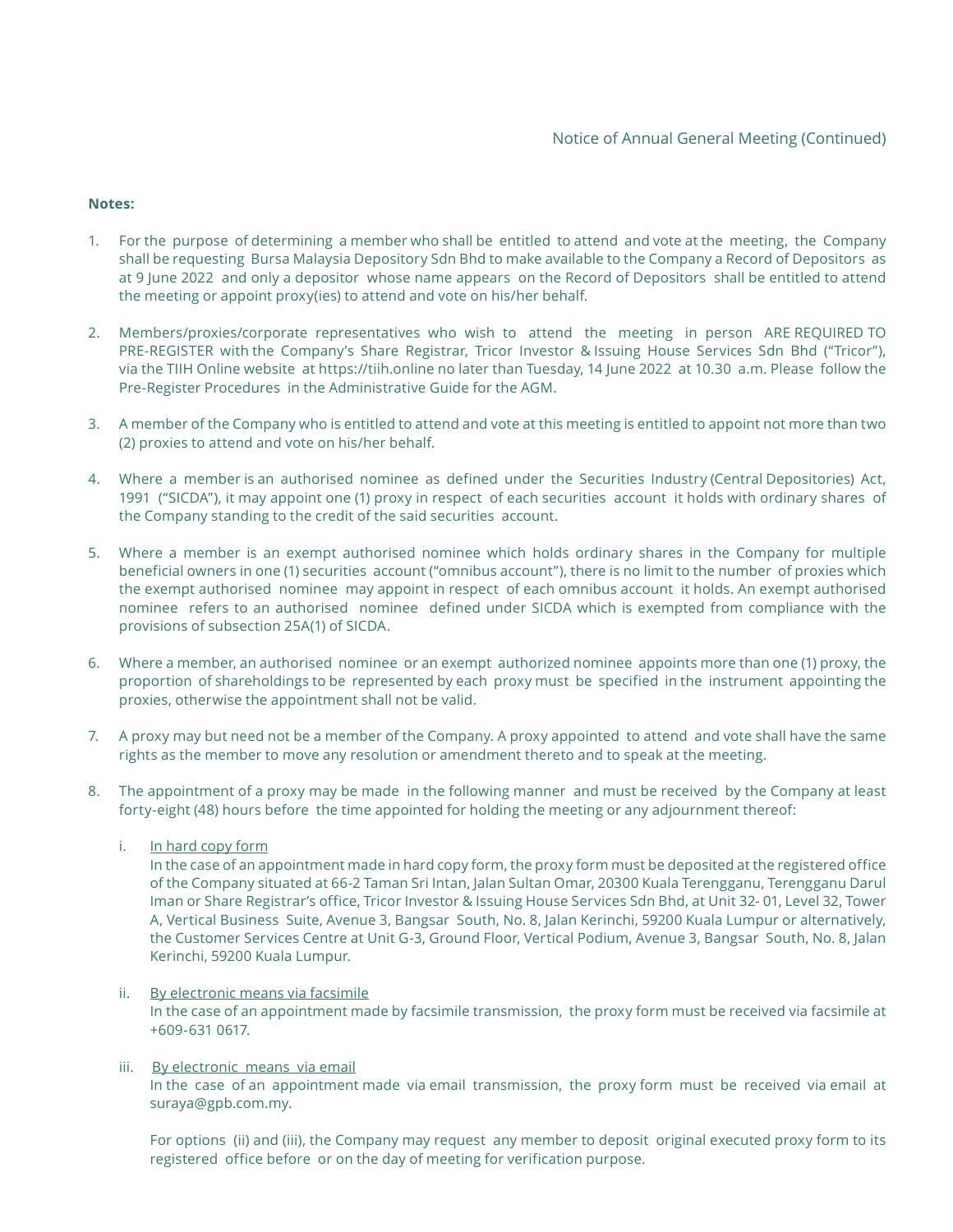### Notice of Annual General Meeting (Continued)

iv. Online

In the case of an appointment made via online lodgement facility, the proxy form can be electronically lodged with the Company's Share Registrar via TIIH Online at https://tiih.online. Please refer to the Administrative Guide for the AGM on the procedures for electronic lodgement of Proxy Form via TIIH Online.

- 9. Any authority pursuant to which such an appointment is made by a power of attorney must be deposited at the Company's Share Registrar's office at the above address not less than forty-eight (48) hours before the time appointed for holding the AGM or adjourned general meeting at which the persons named in the appointment proposes to vote. A copy of the power of attorney may be accepted provided that it is certified notarially and/ or in accordance with the applicable legal requirements in the relevant jurisdiction in which it is executed.
- 10. Please ensure ALL the particulars as required in this proxy form are completed, signed and dated accordingly.
- 11. Please bring an ORIGINAL of the following identification papers (where applicable) and present it to the registration staff for verification:
	- a. Identity card (NRIC) (Malaysian), or
	- b. Police report (for loss of NRIC) / Temporary NRIC (Malaysian), or
	- c. Passport (Foreigner).
- 12. For a corporate member who has appointed an authorised representative, please deposit the ORIGINAL/CERTIFIED TRUE certificate of appointment of authorised representative with the Company's Share Registrar, Tricor at the above address. The certificate of appointment of authorised representative should be executed under seal in accordance with the constitution of the corporate member. If the corporate member does not have a common seal, the certificate of appointment of authorised representative should be affixed with the rubber stamp of the corporate member (if any) and executed by at least two (2) authorised officers, of whom one shall be a director; or any director and/or authorised officers in accordance with the laws of the country under which the corporate member is incorporated.

#### **Explanatory Notes on Ordinary Business:**

i. **Item 1 of the Agenda**

This item is meant for discussion only. The provisions of Section 340(1) of the Companies Act 2016 require that the audited financial statements and the Reports of the Directors and Auditors thereon be laid before the Company at its Annual General Meeting. As such this Agenda item is not a business which requires a motion to be put to vote by shareholders.

# ii. **Item 2 of the Agenda – Ordinary Resolution 1**

# **Declaration of a single tier first and final dividend**

With reference to Section 131 of the Companies Act 2016, a Company may only make a distribution to the shareholders out of profits of the Company available if the Company is solvent. The Board of Directors of the Company had considered the amount of dividend and decided to recommend the same for shareholders' approval. The Directors of the Company are satisfied that the Company will be solvent as it will be able to pay its debts as and when the debts become due within twelve (12) months immediately after the distribution is made on 15 July 2022 in accordance with the requirements under Sections 132 (2) and (3) of the Companies Act 2016.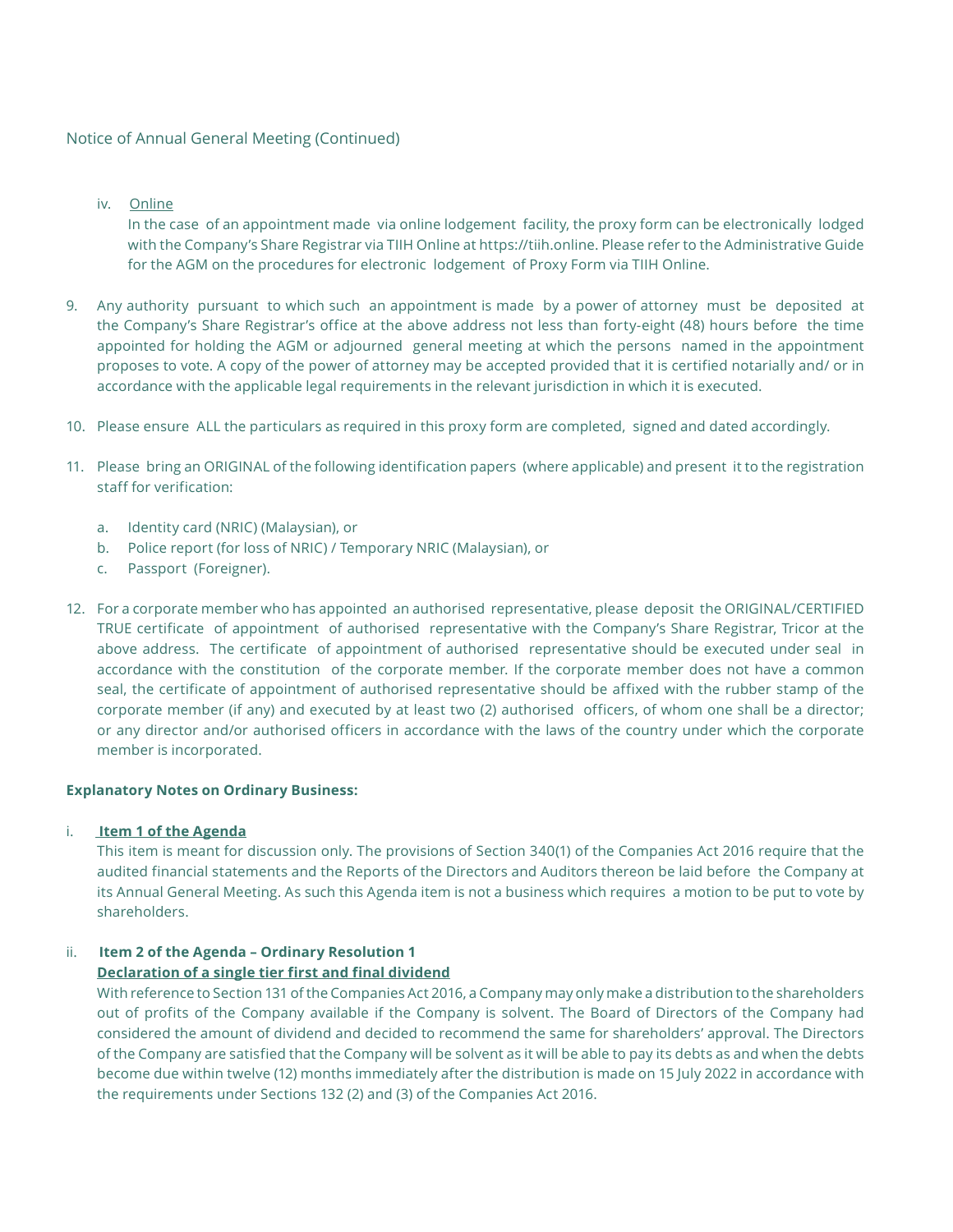#### iii. **Item 3 of the Agenda – Ordinary Resolution 2 and 3 Directors' Fees and any benefits payable**

Pursuant to Section 230(1) of the Companies Act 2016, the fees of the directors and any benefits payable to the directors of a listed company and its subsidiaries, shall be approved at a general meeting.

The Ordinary Resolutions 2 and 3 proposed under item 3 are in accordance with Section 230 (1)(b) of the Companies Act 2016, and if passed, will authorise the payment of directors' fees and any benefits payable to directors of the Company for their services as directors for the financial period from 17 June 2022 until the conclusion of the next Annual General Meeting.

Directors benefits includes allowances and other emoluments payable to directors and in determining the estimated total the Board had considered various factors including the number of scheduled meetings for the Board and Board Committees which covers the period from 17 June 2022 until the conclusion of the next Annual General Meeting. At the 34th AGM of the Company held on 29th June 2021, the shareholders had approved RM501,800 as the total Directors' Benefits (excluding Directors' Fees) payable to the Directors of the Company from 1 July 2021 until the conclusion of the 35th AGM of the Company.

#### **Explanatory Notes on Special Business:**

#### iv. **Item 6 of the Agenda – Ordinary Resolution 7 Authority to Allot and Issue Shares Pursuant to Sections 75 and 76 of the Companies Act 2016**

Bursa Securities has via its letter dated 23 December 2021 extended the implementation period of several temporary relief measures to listed corporations, amongst others, an increase in general mandate limit for new issues of securities from 10% to 20% of the total number of issued shares of the Company for the time being ("20% General Mandate"). This general mandate limit increase is only valid up till 31 December 2022 and thereafter, the 10% general mandate limit will be reinstated.

The proposed ordinary resolution is a new mandate sought for issue of securities and if passed, will empower the Directors of the Company to issue and allot ordinary shares of the Company from time to time and to grant rights to subscribe for shares in the Company, convert any securities into shares in the Company, or allot shares under an agreement or option or offer, provided that the aggregate number of shares allotted pursuant to this resolution does not exceed 20% of the total number of issued shares (excluding treasury shares) of the Company for the time being ("Proposed 20% General Mandate") up to 31 December 2022. With effect from 1 January 2023, the 10% general mandate limit according to Paragraph 6.03 of the Main Market Listing Requirements of Bursa Securities will be reinstated ("Proposed 10% General Mandate").

The authority for the Proposed 10% General Mandate will, unless revoked or varied by the Company in a general meeting, expire at the conclusion of the next AGM or the expiration of the period within which the next AGM is required by law to be held, whichever is earlier.

After due consideration of the financial position of the Company, future financial needs of the Company and the prevailing economic conditions in light of the global COVID-19 pandemic, the Board of Directors of the Company is of the view that the Proposed 20% General Mandate is in the best interest of the Company and its shareholders as it will provide flexibility to the Company to raise funds expeditiously without having to incur additional costs and time, if the need arises. It enables the Directors to take swift action in case of a potential fund raising exercise to fund current and/or future investment projects, working capital, day-to-day operational expenses and/or acquisitions, as the Directors may deem fit in the best interest of the Company.

As at the date of this notice, there is no decision to issue new shares. Should there be a decision to issue new shares after the general mandate is sought, the Company will make an announcement of the actual purpose and utilisation of proceeds arising from such issuance of shares.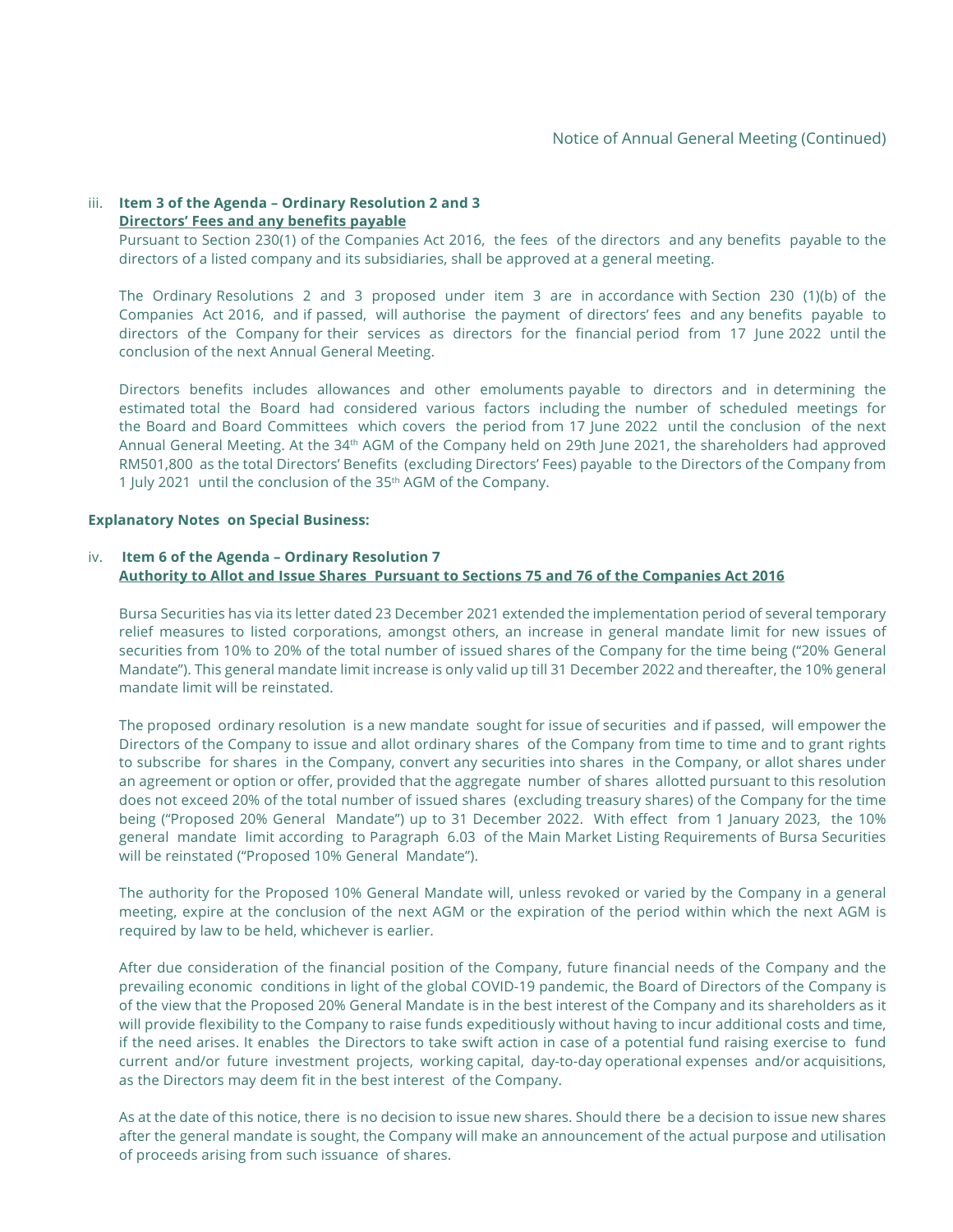# **Statement Accompanying Notice of Annual General Meeting**

(Pursuant to Paragraph 8.27(2) of the Main Market Listing Requirements of Bursa Malaysia Securities Berhad)

1. There is no person seeking election at the Annual General Meeting.

# 2. **General Mandate for Issue of Securities**

Kindly refer to the Explanatory Notes on Special Business for Ordinary Resolution 7 on the Authority to Allot and Issue Shares Pursuant to Sections 75 and 76 of the Companies Act 2016 under the Notice of the Annual General Meeting.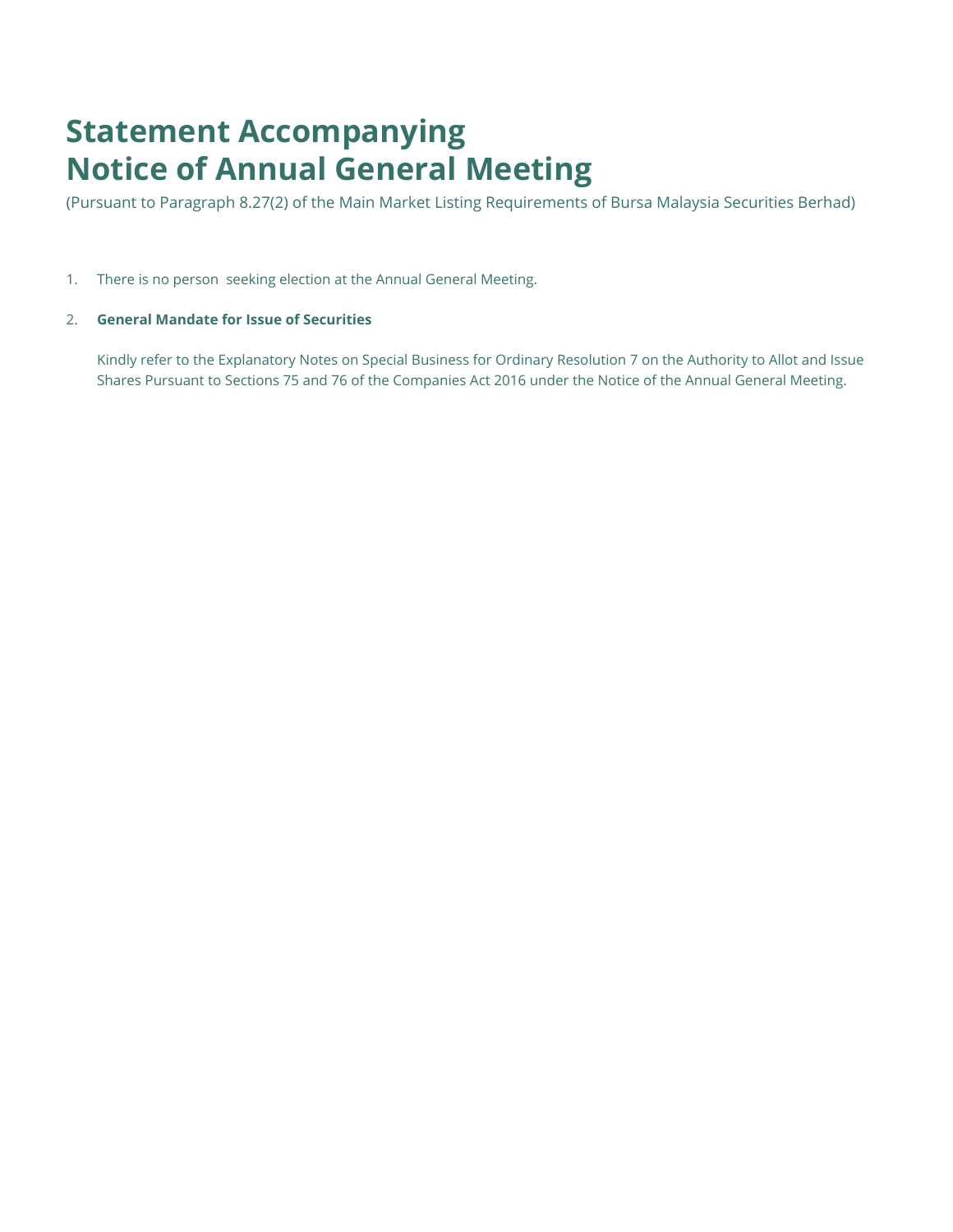

# **Proxy Form**

|                               | (Full name as per NRIC in capital letters) |
|-------------------------------|--------------------------------------------|
|                               | $\left( \text{old} \right)$                |
| of $\overline{\phantom{a}}$   |                                            |
|                               | (Full address)                             |
|                               |                                            |
|                               |                                            |
| $of$ $\overline{\phantom{a}}$ | or failing him/her                         |
|                               | (Full address)                             |
|                               |                                            |
|                               |                                            |

(Full address)

or failing him/her the Chairman of the Meeting as my/our proxy to vote for me/us on my/our behalf at the **35th Annual General Meeting** of the Company to be held at **Gamelan 2, Primula Beach Hotel, Jalan Persinggahan, 20400 Kuala Terengganu, Terengganu Darul Iman** on **Thursday, 16th June 2022** at **10.30 a.m.** and at any adjournment thereof.

| Name of Proxy |  | <b>NRIC No.</b> | No. of shares to be represented by proxy |  |
|---------------|--|-----------------|------------------------------------------|--|
|               |  |                 |                                          |  |
|               |  |                 |                                          |  |

(Where two (2) proxies are appointed, please indicate the proportion of your shareholdings to be represented by each proxy.) My/Our proxy is to vote as indicated with an "X" below:

If no specific discretion as to voting is given, the proxy will vote or abstain from voting at his discretion:

| <b>ORDINARY RESOLUTIONS</b> |                                                                                                                                                                                                             | <b>FOR</b> | <b>AGAINST</b> |
|-----------------------------|-------------------------------------------------------------------------------------------------------------------------------------------------------------------------------------------------------------|------------|----------------|
|                             | To approve payment of a single tier first and final dividend of 0.90 sen per ordinary share for<br>the financial year ended 31 December 2021.                                                               |            |                |
| $\overline{2}$ .            | To approve payment of Directors' Fees of RM489,000 for the financial period from 17 June<br>2022 until the conclusion of the next Annual General Meeting of the Company.                                    |            |                |
| 3.                          | To approve payment of Directors' benefits (excluding Directors' Fees) of RM516,400 for the<br>financial period from 17 June 2022 until the conclusion of the next Annual General Meeting<br>of the Company. |            |                |
| 4.                          | To re-elect Mohd Badaruddin bin Ismail as Director.                                                                                                                                                         |            |                |
| 5.                          | To re-elect Haji Saiffuddin bin Othman as Director.                                                                                                                                                         |            |                |
| 6.                          | To re-appoint Messrs Ernst & Young PLT as the Auditors of the Company and to authorise<br>the Board of Directors to fix their remuneration.                                                                 |            |                |
|                             | To authorise the Directors to allot and issue shares pursuant to Sections 75 and 76 of the<br>Companies Act 2016.                                                                                           |            |                |

Dated day of 2022

| Number of shares held   *CDS Account No. |  |
|------------------------------------------|--|
|                                          |  |

✂

Signature of Member/Common Seal **the system of the sealure of Member/Common Seal** the state of the state of the state of the state of the state of the state of the state of the state of the state of the state of the state